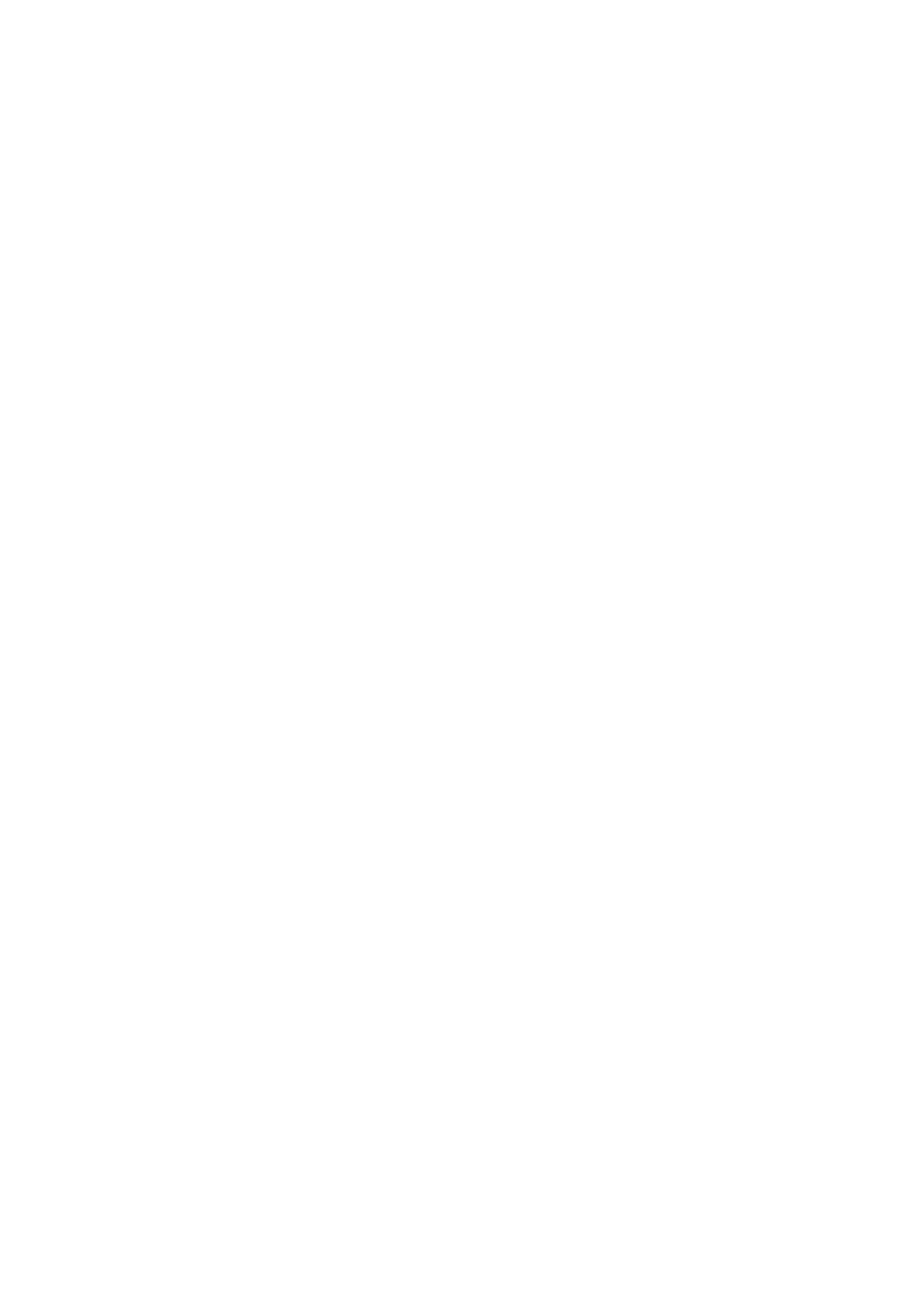## **Commonwealth of Dominica**



**Office of the Maritime Administrator**

**Policy Letter: 02-20 – Designation of Seafarers, Marine/Maritime Workers, and Aviation Personnel as Key Workers Providing an Essential Service by the Commonwealth of Dominica During the COVID-19 Pandemic**

**REFERENCES: (a) International Maritime Organization ("IMO") Resolution MSC.473(ES.2) - Recommended action to facilitate ship crew change, access to medical care and seafarer travel during the COVID 19 pandemic, adopted by the MSC on 21 September 2020;**

> **(b) United Nations ("UN") Resolution A/75/L.37 - International cooperation to address challenges faced by seafarers as a result of the COVID-19 pandemic to support global supply chains, adopted by the UN General Assembly on 2 December 2020; and**

> **(c) International Labour Office ("ILO") Resolution GB.340/Resolution(Rev.2) - Resolution concerning maritime labour issues and the COVID-19 pandemic, adopted by the Governing Body of the International Labour Office on 8 December 2020.**

**APPLICABILITY: ALL SHIPOWNERS, OPERATORS, MANAGERS, AND MASTERS, SEAFARERS, SURVEYORS/INSPECTORS, AND RECOGNIZED ORGANIZATIONS**